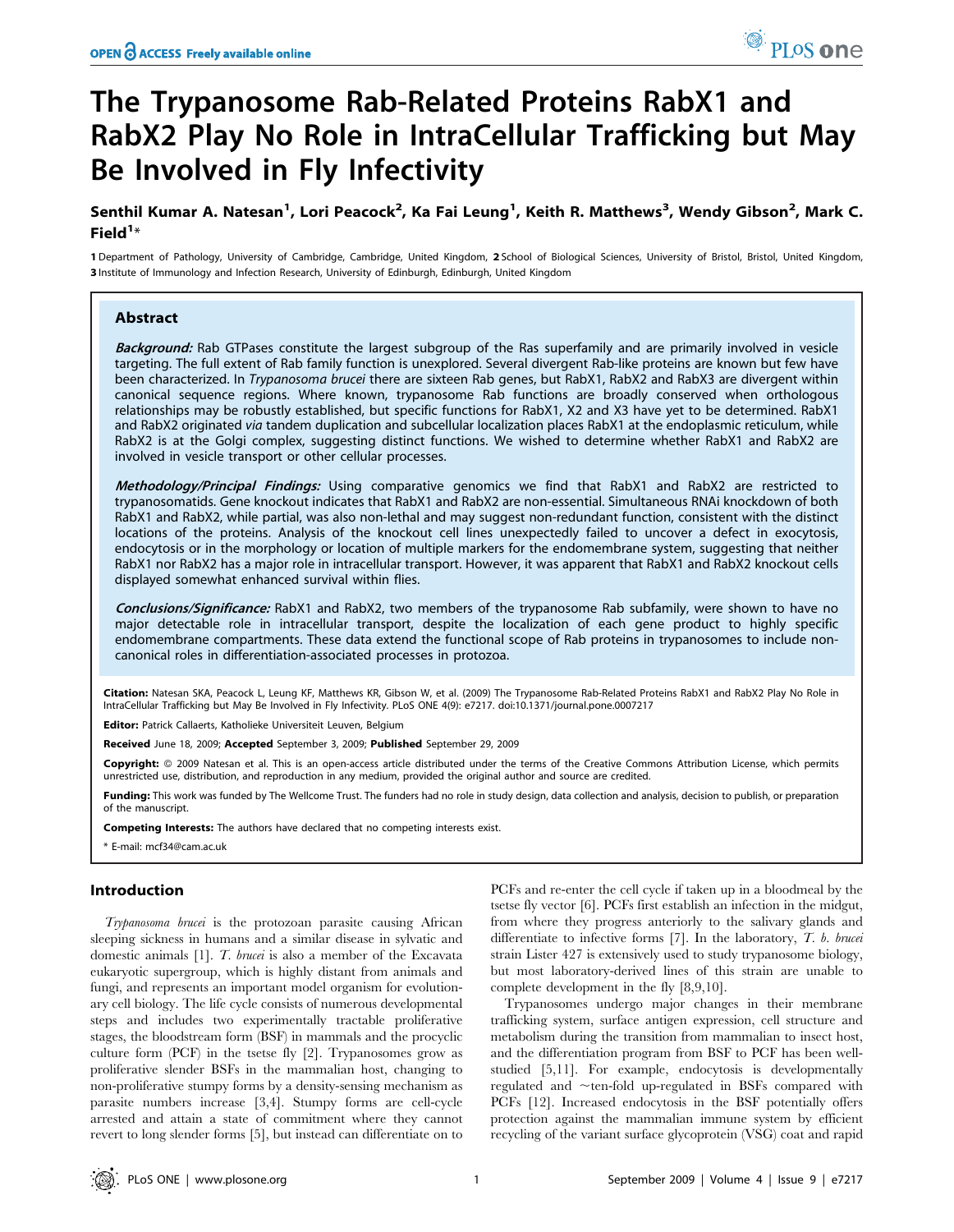capping and internalization of anti-VSG antibodies [13,14,15]. The endocytic apparatus and its components have been well described for T. brucei [16,17], including several small Ras-like GTPases [18,19].

The Ras superfamily includes Ras, Rho and Cdc42, which primarily mediate signal transduction. The Rho, Cdc42 and Rac families also participate in cytoskeletal activities, while Rab, Ran and Arf (ADP-ribosylation factor) proteins are involved mainly in transport processes [19]. These molecules act as molecular switches and also as sites for assembly of supramolecular complexes, making the precise delineation of function more challenging. However, essentially all GTPases act as signal transducers at some level by virtue of differential protein-protein interaction based on the nucleotide state, specifically GTP versus GDP. The Rab proteins are predominantly membrane-bound and play a major role in secretory and endocytic pathways. By interaction with SNAREs, cytoskeletal elements and other factors, Rabs facilitate the process of vesicle targeting, docking and budding, as well as providing an important component of the specificity module [20].

The T. brucei genome encodes over 40 small GTPases, of which at least 30, or 75%, are Rab and Arf family members and hence predicted to be involved in vesicle transport. The remaining Ras superfamily proteins are probably involved primarily in signal transduction and cytoskeletal functions [8,21]. The trypanosome Rab family consists of 16 members, many of which are known to participate in endocytic and exocytic pathways. A core set have clear orthologues in yeast and mammals and are highly conserved across evolution [11,18,22]. These include Rab1 and Rab2 [ER/ Golgi transport, [23]], Rab5A and Rab5B [early endosomes, [15]], Rab4 and Rab11 [recycling, [24,25]], Rab7 [delivery to late endosomes, [26]] and Rab6 [retrograde transport through the Golgi, [27]]. The T. brucei Rab family also includes Rab18, Rab21, Rab23 and Rab28 that are orthologous to mammalian Rab proteins though absent from Saccharomyces cerevisiae [18], and which are expected to have broadly similar functions to their higher eukaryote orthologues. However, much of the overall view of the functions of less well conserved GTPases in trypanosomes is reliant on in silico prediction and is unsupported by direct experimental analysis. Given the evolutionary divergence of trypanosomes and higher eukaryotes, direct empirical evidence is essential for establishment of function.

The *T. brucei* Rab family also includes three divergent Rabs, RabX1, RabX2 and RabX3. The protein products of these genes are predicted to lack the full complement of Rab canonical sequence motifs [19]. In T. brucei, RabX1 (previously TbRab2A/Trab1) and RabX2 (previously TbRab31/Trab7) were identified as a pair of Rab genes that are estimated to have arisen as a result of a duplication  $\sim$ 100 million years ago, followed by sequence divergence and acquisition of distinct functions [28]. RabX1 localizes to the endoplasmic reticulum (ER) in T. brucei and to the ER-Golgi intermediate compartment (ERGIC) when expressed in mammalian cells [23]. RabX1 is membrane bound, expressed at similar levels in both BSF and PCF stages and throughout the cell cycle [28]. Overexpression of RabX1 in PCF parasites results in down-regulation of procyclin biosynthesis but up-regulation of total protein biosynthesis in addition to accumulation of ER-derived vesicular structures, suggesting a role in ER function [23]. The RabX2 gene is located immediately adjacent to RabX1 on chromosome VIII [28]. The RabX2 protein is localized to the Golgi complex but shows variation in the pattern of localization between BSFs and PCFs, which may reflect the underlying architecture of the Golgi apparatus [29]. Therefore, although the cellular locations of both RabX1 and RabX2 are well established, their definitive functions remain unclear with few

clues about possible roles. Firstly, the core set of Rab proteins involved in the major steps of vesicle trafficking in trypanosomes has been identified, leaving no obvious niche for RabX1 and RabX2. Secondly, *in silico* analysis shows that, while the core set of Rab proteins involved in vesicle trafficking have clear orthologues in higher eukaryotes, RabX1 and RabX2 are so divergent that inference from other systems is not possible. Thus potentially RabX1 and RabX2 may have unique roles in trypanosomes. Here we addressed the functions of RabX1 and RabX2 by generating double gene knockout cell lines. Our results suggest a potential role for both RabX1 and RabX2 in fly infectivity and possibly differentiation from BSF to PCF but not major participation in vesicle trafficking.

#### Materials and Methods

#### Ethics statement

All cell lines for the present work were generated in house. Genetic modification to and containment of trypanosomes was authorized by University of Cambridge Biological Safety and Ethics review panel and University of Bristol Biological and Genetic Modification Safety Committee. Animal (mouse) experiments complied with local ethical rules and UK Home Office license regulations relevant to work carried out at the University of Edinburgh.

#### Trypanosomes, in vitro culture and mouse infections

Bloodstream form Trypanosoma brucei brucei MITat 1.2 (M221 strain) and procyclic form  $T$ , *b. brucei* MITat 1.2 (Lister 427) were grown at  $37^{\circ}$ C in HMI-9 or at  $27^{\circ}$ C in SDM-79 respectively with supplements as previously described [30,31]. RNAi experiments were performed using the Single Marker Bloodstream form (SMB) or the tetracycline-based PTT procyclic line as described previously. To estimate their ability to infect mice in vivo, 10,000 wild type and Rab X1 and RabX2 knockout BSF parasites were inoculated into groups of five age, sex and weight matched MF1 mice pre-treated with cyclophosphamide. In each case, the level of parasitaemia was determined by tail bleed and counting parasites under a microscope over a period of 2 to 6 days post-infection using the rapid matching method described previously [32]. Humane end-points for mouse infections were followed according to UK Home Office requirements.

## Tsetse fly infections

Male and female tsetse flies from the Bristol laboratory colony of Glossina morsitans morsitans were caged in groups of 25, maintained at  $25^{\circ}$ C and 70% relative humidity, and fed on sterile defibrinated horse blood via a silicone membrane. Flies were given an infected bloodmeal for their first feed 24–48 hours post-eclosion containing  $\sim$ 10<sup>o</sup> cultured BSF trypanosomes per ml, supplemented with 10 mM L-glutathione [33] to increase infection rates. Flies were dissected in PBS 4–5 days after infection and whole tsetse alimentary tracts from the proventriculus to the rectum were viewed as wet mounts under bright field illumination  $(x100)$  magnification). The relative number of trypanosomes was scored on a 5-point scale: none, negligible  $(\leq 5$ trypanosomes), low (few trypanosomes scattered in midgut), moderate (few trypanosomes scattered in different areas of midgut), high (trypanosomes throughout midgut). Results from male and female tsetse were pooled and a chi-squared test used for comparison of infection levels between cell lines.

#### Recombinant DNA manipulations

RabX1 RNAi in BSF was performed using a recombinant p2T7 plasmid containing a 440 bp long fragment of RabX1 [23]. The RabX2 open reading frame (ORF) sequence was obtained from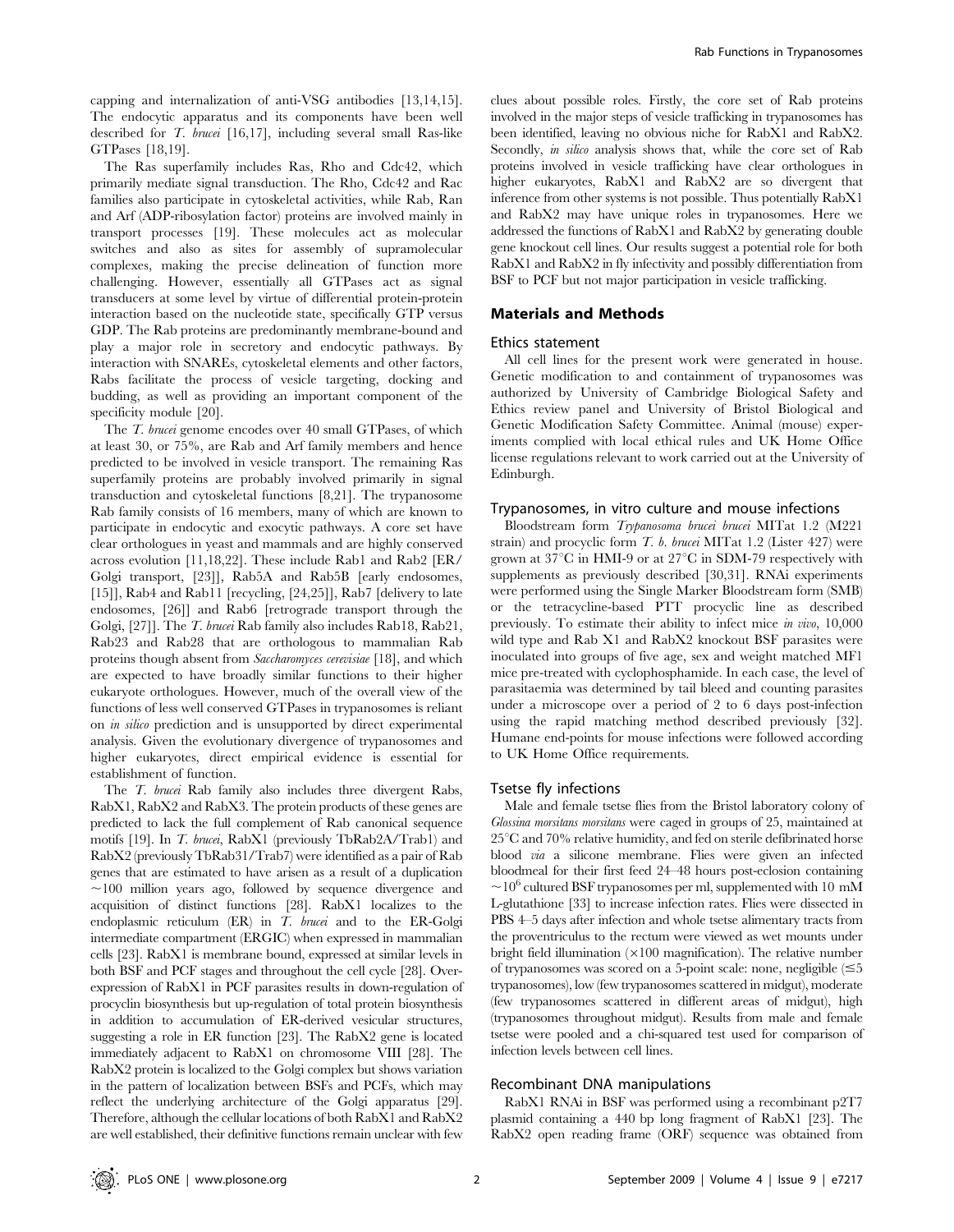GeneDB, and analyzed using RNAit; a 250 bp region that would ensure specificity for down-regulation was identified [34] and was PCR amplified from BSF genomic DNA with Taq DNA polymerase using primers X2RNAi-F (CAAGCTTAGGGATTTGCAGG) and X2RNAi-R (TCAGCACCTCCACTTCCTCT), and cloned into p2T7TAblue using the Eam1105I sites. To generate RNAi constructs for PCFs p2T7-177 was used where the RabX1 and RabX2 RNAi DNA fragments were excised from their respective p2T7<sup>TAblue</sup> constructs using HindIII and XhoI and ligated into BamHI- and XhoI-digested p2T7-177. p2T7TAblue-RNAi and p2T7-177-RNAi plasmids were digested with NotI or BstXI respectively before transfection into BSF SMB or PCF PTT lines.

A p2T7-RabX1-RabX2 double RNAi construct was generated first by PCR amplification of the RabX1 insert with Taq DNA polymerase, using RabX1dKD-F (TTTTCGAATGCACCAAA-TGA) and RabX1dKD-R (CGGAGGTATCCCAAATCTGA-GAATTCACTTGGGGACAGACCCTTTC), and the RabX2 insert, using RabX2dKD-F (GAAAGGGTCTGTCCCCAAGT-GAATTCTCAGATTTGGGATACCTCCG) and RabX2dKD-R (TCAGCACCTCCACTTCCTCT). 10 ng of each PCR insert, which contains an overlapping region, were used as PCR template to amplify the double RNAi insert using primers RabX1dKD-F and RabX2dKD-R. The double RNAi insert was cloned into  $p2T7^{Table}$ using Eam1105I sites as above.

To generate the double gene knockout constructs  $\sim$ 1 kb DNA fragments from the  $5'$  UTRs of RabX1 and RabX2 were PCR amplified using primers RabX1 5'UTR-F (GTGGTACCGAAAG-GACAGGGAACGGAAG), RabX1 5'UTR-R (GCCTCGAGAT-GCGAAGTGGACTCTTCAA) and RabX2 5'UTR-F (GCGG-TACCTCCAATGTGTCGTGAAGTCT), RabX2 5'UTR-R (G-CTCGAGGTAAGGAAACTTCACCTAACCC). The PCR products were digested with KpnI and XhoI and cloned into pXS5:NEO to generate pXS5-X15'UTR:NEO and pXS5-X25'UTR:NEO.  $\sim$ 1 kb DNA fragments from the 3' UTRs of RabX1 and RabX2 were PCR amplified using the primers RabX1 3'UTR-F (GTGATCTTCGTTCGTACTAGTGAGAGG), RabX1 3'UTR-R (GTGAGCTCGGTGCAACAAACTACTACT) and RabX2 39UTR-F (GCACTAGTACCTCTTATGGTGGCAATAGCA), RabX2 3'UTR-R (GTGAGCTCATGCGAAGTGGACTCTT- $CAAAC$ ) respectively. PCR-amplified  $3'$  UTR of RabX1 and RabX2 were digested with SpeI and SacI and cloned into pXS5 -X1- 5'UTR:NEO and pXS5-X25'UTR:NEO to generate pXS5-X15'&3'UTR:NEO and pXS5-X25'&3'UTR:NEO respectively. Both pXS5-X15'&3'UTR:NEO and pXS5-X25'&3'UTR:NEO were used to replace the first copy of RabX1 and RabX2 in the genome. To target the second copy of the genome the neomycin coding gene in the pXS5-X15'&3'UTR:NEO and pXS5-X25'&3'UTR:NEO was removed by digestion with AscI and PacI and replaced by a DNA fragment encoding for hygromycinresistance generated by PCR from pXS5:HYG, using primers Hygro-F (GTGGCGCCATGAAAAAGCCTGAACTCAC) and Hygro-R (GCTTAATTAATTCCTTTGCCCTCGGACGAGT-GC) and resulting in  $pXS5-X15'$ &3'UTR:HYG and  $pXS5-$ X25'&3'UTR:HYG.

To generate add-back versions of RabX1 and RabX2, the plasmid pHD1034 was used. pHD1034, contains a puromycin resistance gene and a ribosomal RNA promoter and is inserted into the ribosomal spacer of T. brucei for constitutive expression in all life stages [35]. The RabX1 ORF was obtained from pJBKT7RabX1WT (Gabernet-Castello and MCF, unpublished) after digestion with EcoRI and BamHI. RabX2 ORF was PCR amplified from genomic DNA using the primers RabX2-F (TACGAAGCTTATGAAAGAGGAACCC) and RabX2-R (GCGGATCCTCAGCACCTCCACTTCCT). RabX1 and

RabX2 ORFs were then cloned into pHD1034 using the restriction sites HindIII and BamHI. pHD1034-RABX1 or pHD1034-RABX2 was digested with NotI before transfecting with RabX1 and RabX2 2KO (gene knockout) parasites. All constructs were sequence verified prior to use in transfections.

## Quantitative real-time PCR

Total RNA from T. brucei BSF cells was extracted using the Qiagen RNeasy mini kit and total RNA from different life stages of T. cruzi and L. mexicana were gifts. Synthesis of cDNA was performed in a  $25 \mu l$ reaction volume with  $2 \mu g$  RNA and oligo dT primers using the Superscript II Reverse Transcriptase kit (Invitrogen). Further, PCR amplification was performed either under standard PCR conditions or in a reaction mixture containing cDNA and iQ SYBR Green supermix using a MiniOpticon Instrument (BioRad). RabX1 and RabX2 from L. mexicana were amplified using L. mexicana RabX1-F (CATTGGT-GACAGTGGCGTAG), L. mexicana RabX1-R (ACTTGTTCTC-CTTGCGGTTG) and L. mexicana RabX2-F (ATCGTGATTGG-GAGCGTTAG), L. mexicana RabX2-R (GGTAGCAGAGGCAGC-TATGG) respectively. RabX1 and RabX2 from T. cruzi were amplified using T. cruzi RabX1-F (CTCTGACGGTGCGTC-TATCA), T. cruzi RabX1-R (GCTTTCTGACCTTCCTGCAC) and T. cruzi RabX2-F (TGTGACGGGACATTTTACGA), T. cruzi RabX2-R (CCCCTCGATCTCACGATTTA) respectively. RabX1 and RabX2 from  $T$ . brucei were amplified using  $T$ . brucei RabX1-F (AGGATTACGCATCCACCATC), T. brucei RabX1-R (GCAGTT-GCCACTGACTGAAA) and T. brucei RabX2-F (GGGTGTAGG-GAAGAGCAACA), T. brucei RabX2-R (GCGCGTGCTTTTCT-AAAGTT) respectively.

#### Protein electrophoresis and Western blotting

SDS lysates from  $1 \times 10^6$  –  $1 \times 10^7$  cells were separated on 12% SDS-polyacrylamide gels and wet-blotted onto PVDF membrane (Immobilon, Millipore, Bedford, MA), blocked with 5% milk in TBS-T (Tris-buffered saline, 0.5% Tween 20) for two hours at room temperature and probed with antibody to RabX1 at 1:1000, RabX2 at 1:1000, BiP (gift from J. Bangs) at 1:10 000, PAD1 at 1:1000 and Procyclin (Cedarlane Laboratories Ltd) at 1:5000 in 1% milk followed by HRP-conjugated goat anti-rabbit IgG (Sigma) or rabbit anti-mouse IgG (Sigma) at 1:10 000 dilution in 1% milk in TBS-T. Detection was by chemiluminescence and exposure to X-ray film (Kodak BioMax MR).

#### Southern Blotting

Southern blotting was performed using 5 µg of genomic DNA isolated from BSF or PCF parasites in log phase [36]. To release the RabX1 or RabX2 locus from the genome, DNA was digested with PstI and SacII. Further, the digested DNA was separated by electrophoresis and transferred to a nitrocellulose membrane and probed with specific probes for RabX1 and RabX2. A 255 bp DNA fragment was PCR amplified using primers X1probe-F (ATGATCACAGCAGCTTCCCC) and X1-probe-R (GCGG-GTAAAAGGCAGTTGCCAC) to generate RabX1probe. A 170 bp DNA fragment was PCR amplified using primers X2probe-F (GAGACGAGCTCGAGAAATAACAC) and X2- RNAi-R to generate RabX2probe. Hybridization and washing was done as described previously [37].

## Immunofluorescence

Trypanosomes were harvested by centrifugation, washed with PBS and fixed with 4% PFA in ice-cold vPBS. Immunofluorescence was performed as described previously [38] with modifications. Staining was as described [38], with primary antibody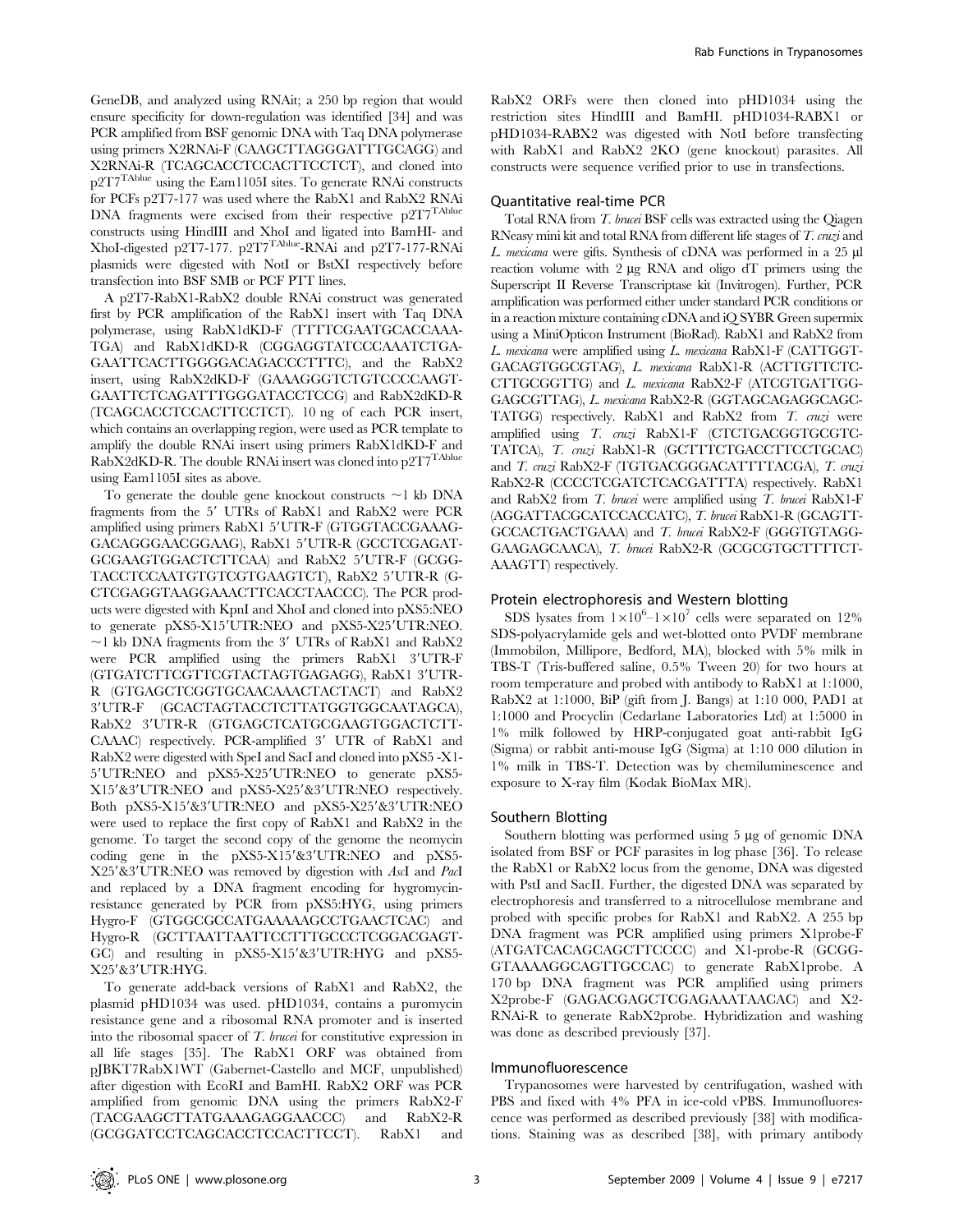concentrations of anti-RabX1 at 1:200, anti-RabX2 at 1:200, anti-CLH at 1:1000, anti-ISG65 at 1:1000, anti-p67 at 1:500, anti-Rab1 at 1:200, anti-Rab2 at 1:200, and anti-BiP at 1:1000 and secondary antibodies anti-rabbit Cy3 (Sigma) at 1:1000 and antimouse Oregon Green (Molecular Probes) at 1:1000. Specimens were analyzed on a Nikon Eclipse epifluorescence microscope equipped with a Hamamatsu CCD camera and data collected in Metamorph under non-saturating conditions (Molecular Devices). For presentation only, acquired gray scale images were falsecolored, enhanced and assembled in Adobe Photoshop CS (Adobe Systems Inc); quantitative analysis was performed on the raw data.

#### Electron microscopy

BSF parasites grown to logarithmic phase were harvested and washed 3 times with excess amounts of wash buffer (0.9% NaCl, 0.1 M HEPES, pH 7.0). Washed cells were fixed with 4% PFA and processed for EM as described [39].

VSG export assay: VSG export was performed as described previously [40] with a few modifications. BSF parasites grown to logarithmic phase were harvested and washed with labeling medium (Met/Cys-free RPMI-1640 medium supplemented with dialyzed FCS) pre-warmed to  $37^{\circ}$ C. Parasites were starved by incubation with 1 ml of labeling medium for 15 minutes at  $37^{\circ}$ C. Parasites were then pulse labeled with <sup>35</sup>S-Promix (Amersham) to a final concentration of 200  $\mu$ Ci/ml and incubated for 7 minutes at  $37^{\circ}$ C, then diluted 1:10 with pre-warmed complete HMI-9 and chased for up to 1 hour at  $37^{\circ}$ C. Aliquots were taken at the desired time intervals and placed on ice to stop exocytosis. Further, parasites were washed with 1 ml of ice-cold PBS/1 mg/ml BSA, and resuspended in 920  $\mu$ l of hypotonic lysis buffer (10 mM Tris-HCl, pH 7.5) and the parasites were lysed on ice for 5 minutes. The lysates were incubated for 10 minutes at  $37^{\circ}$ C to enable the endogenous GPI-specific phospholipase C (GPI-PLC) to convert the membrane-form (mf)VSG to soluble (s)VSG. Lysates were centrifuged at 20 000 g for 10 minutes at  $4^{\circ}$ C to separate the mfVSG (pellet) and sVSG (supernatant). The sVSG fraction was removed and added to 90  $\mu$ l of 10 $\times$  buffer (500 mM Tris-HCl pH 7.5, 1.5 M NaCl, 10% NP-40). The mfVSG fraction was resuspended in 1 ml of ice-cold hypotonic lysis buffer and incubated on ice for 25 minutes to lyse the membranes. Both fractions were centrifuged at 20 000 g for 10 minutes at  $4^{\circ}$ C and to the supernatant was added  $MnCl<sub>2</sub>$  and  $CaCl<sub>2</sub>$  to a final concentration of 1 mM to aid binding of glycoproteins to ConA. VSG was recovered from the samples by incubation with ConAsepharose  $4B$  for one hour at  $4^{\circ}C$ . Samples were washed and resuspended in sample buffer and loaded onto 12% SDSpolyacrylamide gels at  $10^6$  cell equivalents per lane. Gels were stained, fixed and exposed to X-ray film (Kodak BioMax MR). Image intensity was quantified using NIH ImageJ.

#### Transferrin uptake

Mid-log phase BSF cells from culture were harvested and washed in serum-free HMI-9 containing 1% BSA. Cells were resuspended at a concentration of  $\sim$  1  $\times$  10<sup>7</sup> cells/ml and incubated for 30 minutes at  $37^{\circ}$ C. To these parasites, 125  $\mu$ g/ml of Alexaconjugated transferrin (Molecular Probes) was added and at different time intervals, aliquots were removed and placed immediately on ice. Cells were washed with ice-cold PBS, fixed with 1% formalin and analyzed using a Cyan ADP FACS machine (Dako, Denmark) and the results were analyzed using Summit V4.3 (Dako, Denmark).

In vitro differentiation: BSF wild-type or knockout cell lines were harvested at mid-log phase, washed in PBS and then resuspended at a cell density of  $5\times10^6$  cells/ml in SDM-79 supplemented with

10% FCS, 6 mM citrate, 6 mM cis-aconitate and incubated at  $27^{\circ}$ C.

## Results

## RabX1 and RabX2 are restricted to the Kinetoplastida and expressed in major life stages

RabX1 and RabX2 are adjacent ORFs on chromosome VIII of T. brucei (Figure 1A). Comparative genomic analysis using BLAST and phylogenetic reconstruction of RabX1 and RabX2 among fully sequenced representative Excavata protists revealed that these two genes are specific to the Kinetoplastida and not found in non-trypanosomatid lineages (Figure 1B and data not shown). In addition RabX1 and RabX2 ORFs maintain their syntenic and adjacent position in the  $T$ . cruzi and  $L$ . mexicana genomes (data not shown).

We investigated expression of RabX1 and RabX2 in L. mexicana and *T. cruzi* by performing RT-PCR with total RNA from several life stages. Total RNA from the promastigote, metacyclic and amastigote stages of L. mexicana were used to prepare cDNA. PCR amplification of fragments using primers specific for L. mexicana RabX1 or RabX2 resulted in the generation of a  $\sim$ 587 bp (RabX1) or  $\sim$ 463 bp (RabX2) product in all of the life stages analyzed, corresponding to the expected size (Figure 1C). Total RNA from the epimastigote stage of  $T$ . cruzi was used to prepare cDNA and PCR amplification using primers specific for T. cruzi RabX1 or RabX2 resulted in the generation of a  $\sim$ 515 bp (RabX1) or  $\sim$  561 bp (RabX2) fragments respectively, again of the expected sizes (Figure 1C). Expression of RabX1 and RabX2 in T. brucei has been documented previously [29,41]. These data indicate that RabX1 and RabX2 are conserved within, and



Figure 1. RabX1 and RabX2 are specific to trypanosomatids. (A) Schematic representation of the RabX1 and RabX2 locus arranged on Trypanosoma brucei chromosome VIII. (B) Presence of RabX1 and RabX2 encoding sequences from trypanosomes in relation to additional fully sequenced Excavata lineages. RabX1 and RabX2 are found only in trypanosomatids, but not Naegleria gruberi, Giardia lamblia and Trichomonas vaginalis. Closed dots indicate gene is found, open dots not found. Schematic phylogenetic tree to indicate relationships between the lineages is on the left. (C) RT-PCR showing the presence of RabX1 and RabX2 in the major life stages of L. mexicana and T. cruzi. L, DNA ladder; C, no reverse transcriptase negative control; P, promastigote; M, metacyclic; A, amastigote; E, epimastigote. doi:10.1371/journal.pone.0007217.g001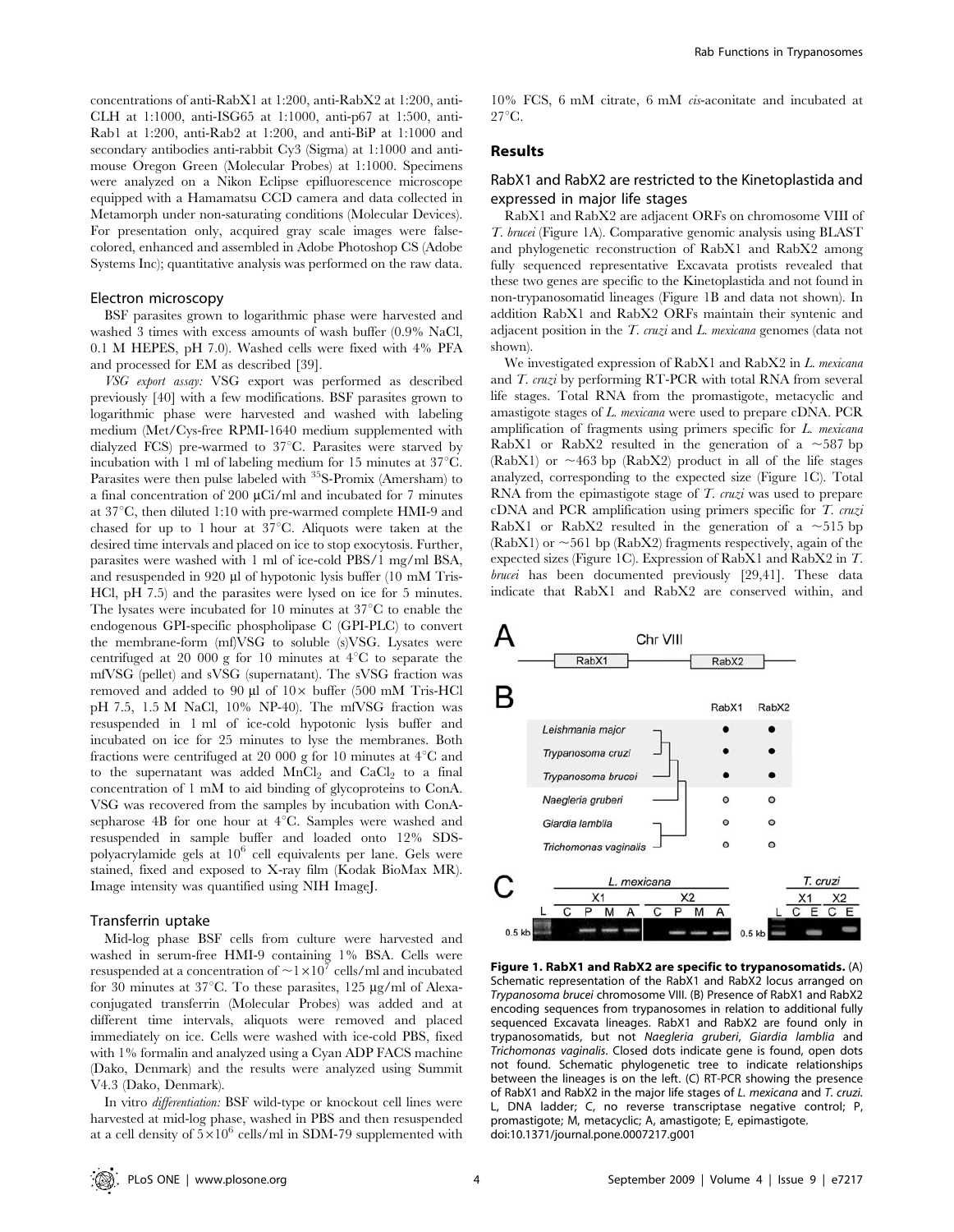## RNAi-mediated down-regulation of RabX1 and RabX2 has no significant growth defect

To investigate if RabX1 and RabX2 are essential proteins, we generated RNAi cell lines in both BSF and PCF stages. In BSF, RabX1 and RabX2 RNAi lines were induced with tetracycline to express the respective double-stranded RNA and parasite replication monitored until eight days post-induction. There was no significant growth defect in either the RabX1 and RabX2 RNAi lines when compared to the non-induced parasites (Figure 2). The level of RabX1 protein has been previously reported to be down-regulated by  $>95\%$  by RNAi-mediated suppression [23]. A similar down-regulation was observed for RabX2 protein after two days of RNAi-mediated suppression (Figure 2). Similarly, RNAi-mediated down-regulation of RabX1

and RabX2 in PCF parasites resulted in no significant growth defect over nine days post-induction. The levels of RabX1 and RabX2 proteins were down-regulated by  $>80\%$  and  $\sim60\%$ respectively after four days post-induction demonstrating efficient suppression (Figure 2). Overall these data suggest that neither RabX1 nor RabX2 gene products are required for normal proliferation in BSF and PCF parasites.

## Generation of individual gene knockouts for RabX1 and RabX2 in trypanosomes

To investigate the functions of RabX1 and RabX2 more fully we generated independent gene knockout cells in BSFs. Gene knockout cells were generated by sequentially replacing each copy of the RabX1 or RabX2 genes by homologous recombination using first a construct containing the neomycin resistance gene plus  $\sim$ 1 kb sequences from the 5' and 3' UTRs of the respective genes, followed by a construct containing the hygromycin-



Figure 2. RNAi indicates that RabX1 and RabX2 are non-essential for normal growth of T. brucei. Growth curves of BSF SMB and PCF PTT parasites after tetracycline-induced RNAi for RabX1 and RabX2. Top left panel, Growth curve for BSF SMB parasites transfected with p2T7<sup>TAblue</sup>-RabX1 RNAi construct. Bottom left panel, growth curve for BSF SMB parasites transfected with p2T7TAblue-RabX2. Top right panel, growth curve for PCF PTT parasites transfected with p2T7-177-RabX1. Bottom right panel, growth curve for PCF PTT parasites transfected with p2T7-177-RabX2. RNAi was induced in BSF SMB parasites by the addition of 1 µg/ml and in PCF PTT lines by the addition of 10 µg/ml of tetracycline. BSF or PCF cells were cultured in the absence (open symbol) or presence (closed symbol) of tetracycline. Insets in the respective growth curves show Western blots demonstrating the RNAi-mediated down regulation of RabX1 or RabX2 along with BiP, an ER marker, as a loading control. Western blot for RabX1 and RabX2 was performed with  $1\times10^7$  cells after two days of incubation with 1 µg/ml tetracycline in BSF and four days of incubation with 10 µg/ml tetracycline in PCF. NI, non-induced; I, induced. The experiments have been repeated at least twice. doi:10.1371/journal.pone.0007217.g002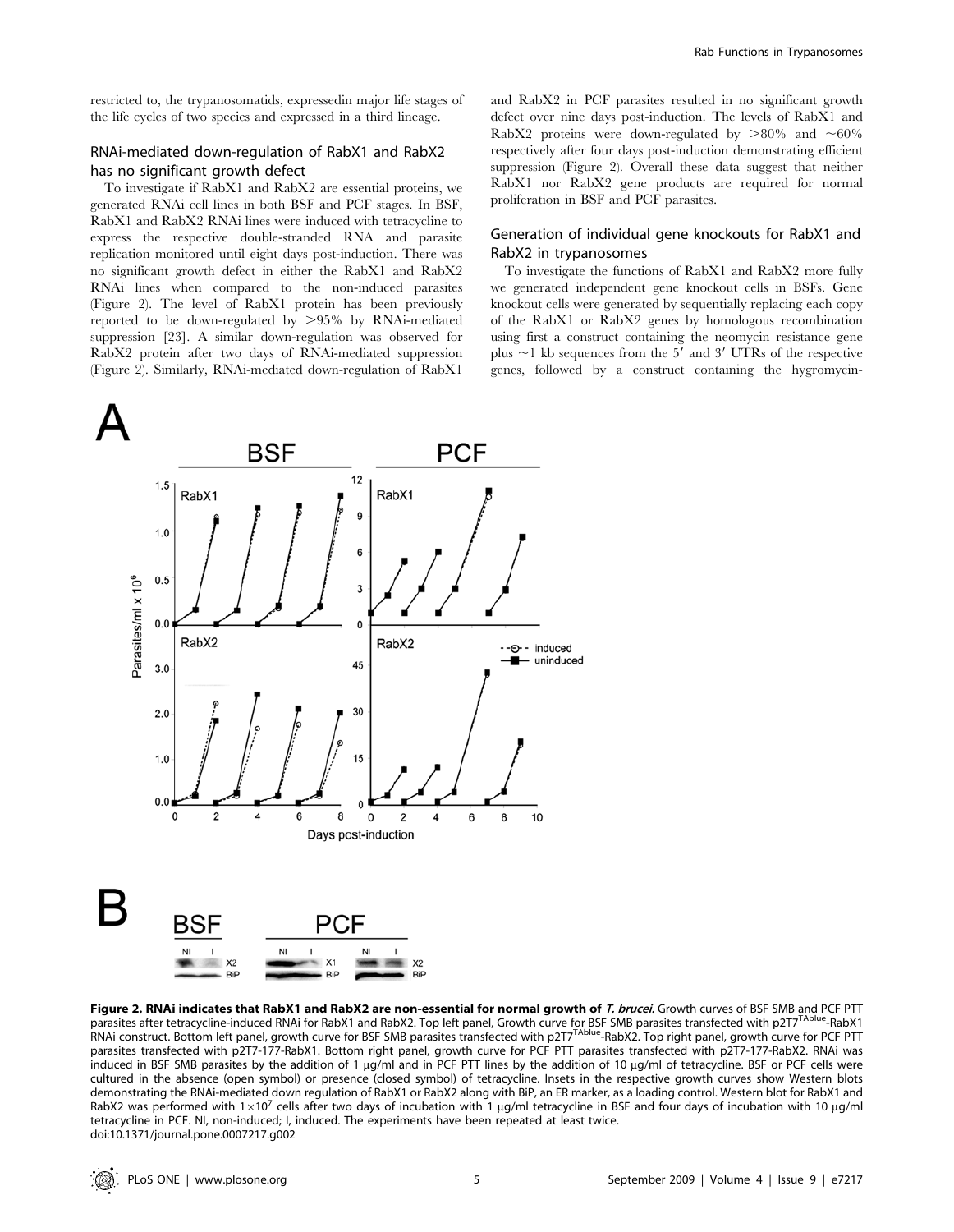resistance marker with  $\sim$ 1 kb sequences from the 5 $^{\prime}$  and 3 $^{\prime}$  UTRs of the respective genes. Clones with knockout for both alleles of each gene were selected by culturing transfected cells with hygromycin and neomycin and initially confirmed by immunoblotting (Figure 3A). Western blotting confirmed that the RabX1 protein was not detectable in RabX1-2KO cells and that RabX2 protein was similarly undetectable in RabX2-2KO cells (Figure 3A). To confirm the deletion of both copies of the respective genes in the complete allele ockouts, we performed Southern blotting. Digestion of wild type genomic DNA with enzymes PstI and SacII results in a  $\sim$  2.2 kb DNA fragment which includes the complete RabX2 ORF and a part of the RabX1 ORF. Using specific probes targeting RabX1 or RabX2 ORF regions in the excised DNA fragment, we were able to confirm the complete deletion of RabX1 or RabX2 coding regions in their respective knockout mutants (Figure 3B). In the single knockout mutants we detected a  $\sim$ 50% loss of hybridization signal from DNA fragments encoding the respective genes, but there was no detectable hybridization in the knockout cells where both alleles had been removed (Figure 3B). Results from Southern blotting indicate that both alleles of RabX1 and RabX2 have been deleted from the genome in their respective knockout cells.

We performed RT-PCR with RNA extracted from knockout cells to confirm the absence of RabX1 or RabX2 mRNAs. RT-PCR confirmed the absence of RabX1 mRNA in RabX1-2KO and the absence of RabX2 mRNA in RabX2-2KO (Figure 3C). As RabX1 and RabX2 are adjacent in the genome we also analyzed the expression of RabX2 in RabX1-2KO and the expression of RabX1 in RabX2-2KO to ensure that complete knockout of one gene had not interfered with the expression of the adjacent gene product. RT-PCR results indicated that RabX2 mRNA expression in RabX1-2KO and RabX1 mRNA expression in RabX2-2KO was not detectably affected and found to be similar to the expression levels in wild type parasites (Figure 3C). We also performed immunofluorescence analysis to determine the locations of RabX1 or RabX2 proteins in the knockout cells. In RabX1-2KO, we were unable to detect any fluorescence corresponding to RabX1, but RabX2 was found localized at the Golgi complex (Figure 3D). Similarly, in RabX2-2KO we were able to detect RabX1 localized to reticular structures most



Figure 3. Generation of RabX1-2KO and RabX2-2KO lines. (A) Western blots using  $1\times10^7$  cells demonstrating the absence of RabX1 and RabX2 protein in their respective 2KO mutants but the ER marker BiP is equally present in wild type and the 2KO mutants. (B) Southern blots using 5 mg of genomic DNA shows the absence of RabX1 and RabX2 genes in their respective 2KO mutants, while the 1KO mutants show reduced amounts of RabX1 and RabX2 hybridization compared to wild type DNA. (C) RT-PCR using RNA obtained from wild type, 1KO and 2KO mutants indicates the absence of RabX1 RNA in X1-2KO and RabX2 RNA in X2-2KO, while the levels of beta-tubulin are unaltered between the wild type, 1KOs and 2KOs. (D) Immunofluoresence indicating absence of RabX1 in X1-2KO and RabX2 in X2-2KO. Parasites were stained with affinity-purified antibody to RabX1 or RabX2 (red) and cells were counterstained with DAPI (blue) for DNA. Phase-contrast images are shown next to the respective fluorescence images. Scale bar 2 um.

doi:10.1371/journal.pone.0007217.g003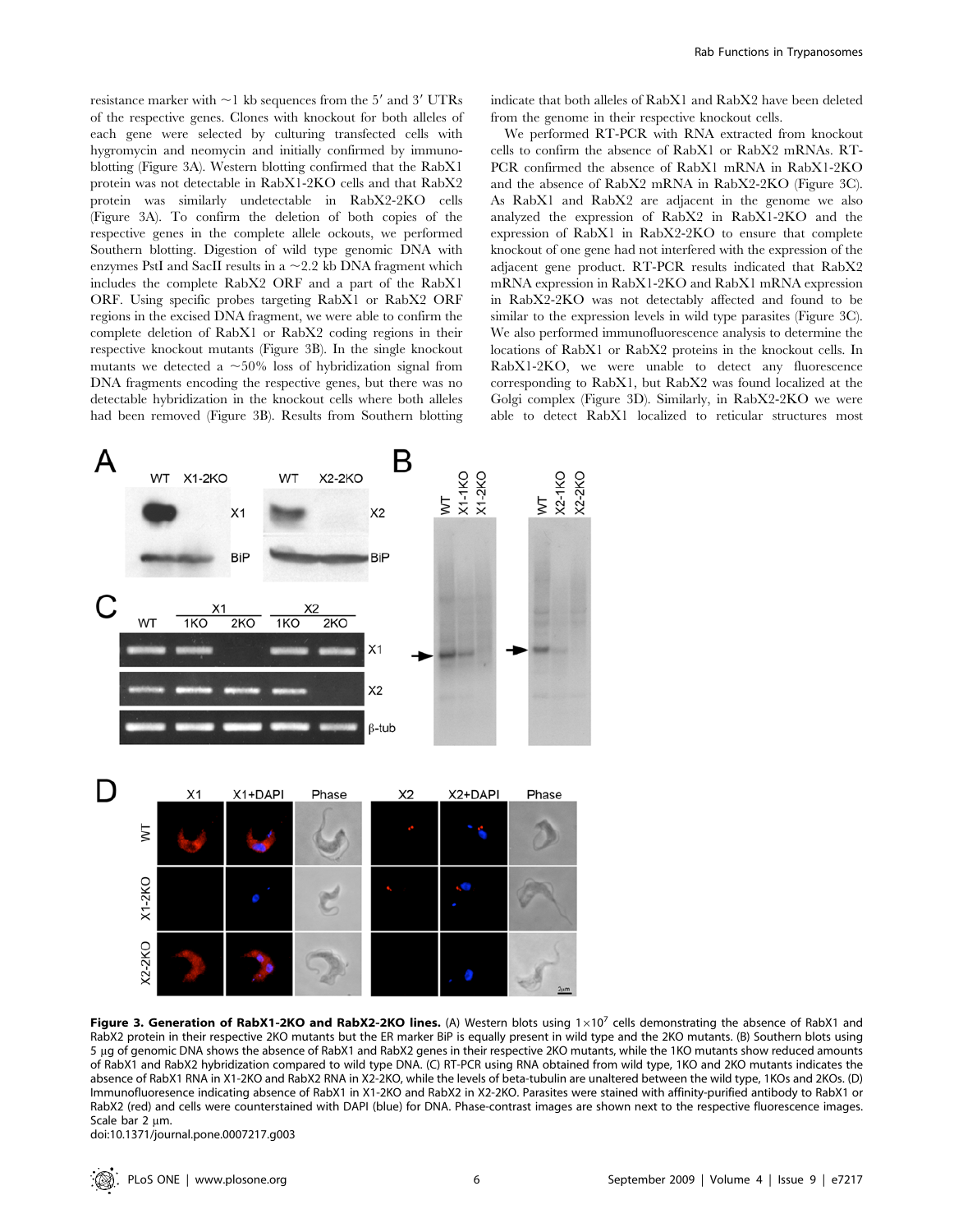

Figure 4. Knockout of neither RabX1 nor RabX2 has an effect on proliferation. (A) Growth curve for RabX1- and RabX2-2KO BSF mutants. RabX1- and RabX2-2KO have a similar growth rate to the wild type. Closed symbols, wild type; open symbols, knockout mutant. The analysis has been repeated twice (B). RabX1- and RabX2-2KO mutants have no defect in their cell cycle. RabX1- and RabX2-2KO mutant cells were cultured to  $1\times10^6$  cells/ml, fixed with 4% paraformaldehyde, adhered to poly-lysine slides and stained with DAPI. Their position in the cell cycle was determined by counting the number of nuclei and kinetoplasts in at least 200 individual cells. doi:10.1371/journal.pone.0007217.g004

probably representing the ER, while no fluorescence was detectable for RabX2 protein itself (Figure 3D). Thus, RabX1 and RabX2 were undetectable in their respective knockout cells and the complete knockout of one gene did not affect expression or localization of the neighboring gene product. In summary, Western blotting, Southern blotting, RT-PCR and immunofluorescence validates specific deletion of RabX1 and RabX2 in the respective knockout cells with independent effects on expression and location of the two proteins.

#### RabX1 and RabX2 are non-essential in trypanosomes

While the successful generation of gene knockouts for RabX1 and RabX2 indicate that these genes are not essential, we investigated a possible role in normal proliferation of trypanosomes by analyzing the growth of knockout cells in *in vitro* culture. Growth curves were obtained by counting RabX1-2KO and RabX2-2KO cells every 24 hours over a period of eight days. Both RabX1- and RabX2-2KO parasites had no significant growth defect compared to the wild type parasites in culture (Figure 4A). The doubling times for wild type, RabX1-2KO and RabX2-2KO cells were 7 hours, 7.4 hours and 6.8 hours respectively, confirming no significant defect in their growth rate (Table 1). Examination of DAPI-stained parasites showed no significant changes to the distribution of parasites through the cell cycle (Figure 4B) and there was no appearance of parasites with abnormal nuclear or kinetoplast copy numbers, suggesting that RabX1 and RabX2 are not required for cell cycle progression. Hence neither RabX1 nor RabX2 are essential for normal cell cycle progression.

Examination of the ultrastructure of RabX1- and RabX2-2KO parasites by electron microscopy revealed no major changes to the endomembrane architecture (Figure 5A and 5B). In RabX1-2KO, the structure of the ER was unaltered and the expected vesicular structures were seen associated with the Golgi complex, possibly the ERGIC (inset Figure 5A). Some material was observed within the flagellar pocket for both knockout cell lines; this may suggest defective lipid or other biosynthetic defects in these cells, but is also observed occasionally in wild type cultures. In RabX2-2KO, the structure of the Golgi complex is unaltered with the typical stacking pattern of the cisternae clearly visible (inset Figure 5B). Further, when GFP-tagged GRASP, a Golgi matrix protein, was expressed in the knockout cells it was found that the GFP-tagged protein was correctly localized to a single punctum in the correct position for the Golgi complex, suggesting no major structural abnormalities (Figure S1).

Table 1. Doubling times for wild type, RabX1 and RabX2 double knockout cell lines. Wildtype, RabX1-2KO and RabX2- 2KO cells were grown at  $37^{\circ}$ C in HMI-9 media supplemented with 10% fetal calf serum. Cells were counted each day for up to eight days and doubling time calculated using the formula  $[(t<sub>2</sub>-t<sub>1</sub>) \times {(\log (2)/log (q<sub>2</sub>-q<sub>1</sub>)] \times 24}$  where  $t<sub>1</sub> = initial time$ point,  $t_2$  = final time point;  $q_1$  = initial cell density and  $q_2$  = final cell density.

| <b>Cell line</b> | Average doubling time/hours $(\pm sd)$ |
|------------------|----------------------------------------|
| <b>WT</b>        | 7.0 $(\pm 0.5)$                        |
| RabX1-2KO        | 7.4 $(\pm 1.5)$                        |
| RabX2-2KO        | 6.8 $(\pm 1.2)$                        |

doi:10.1371/journal.pone.0007217.t001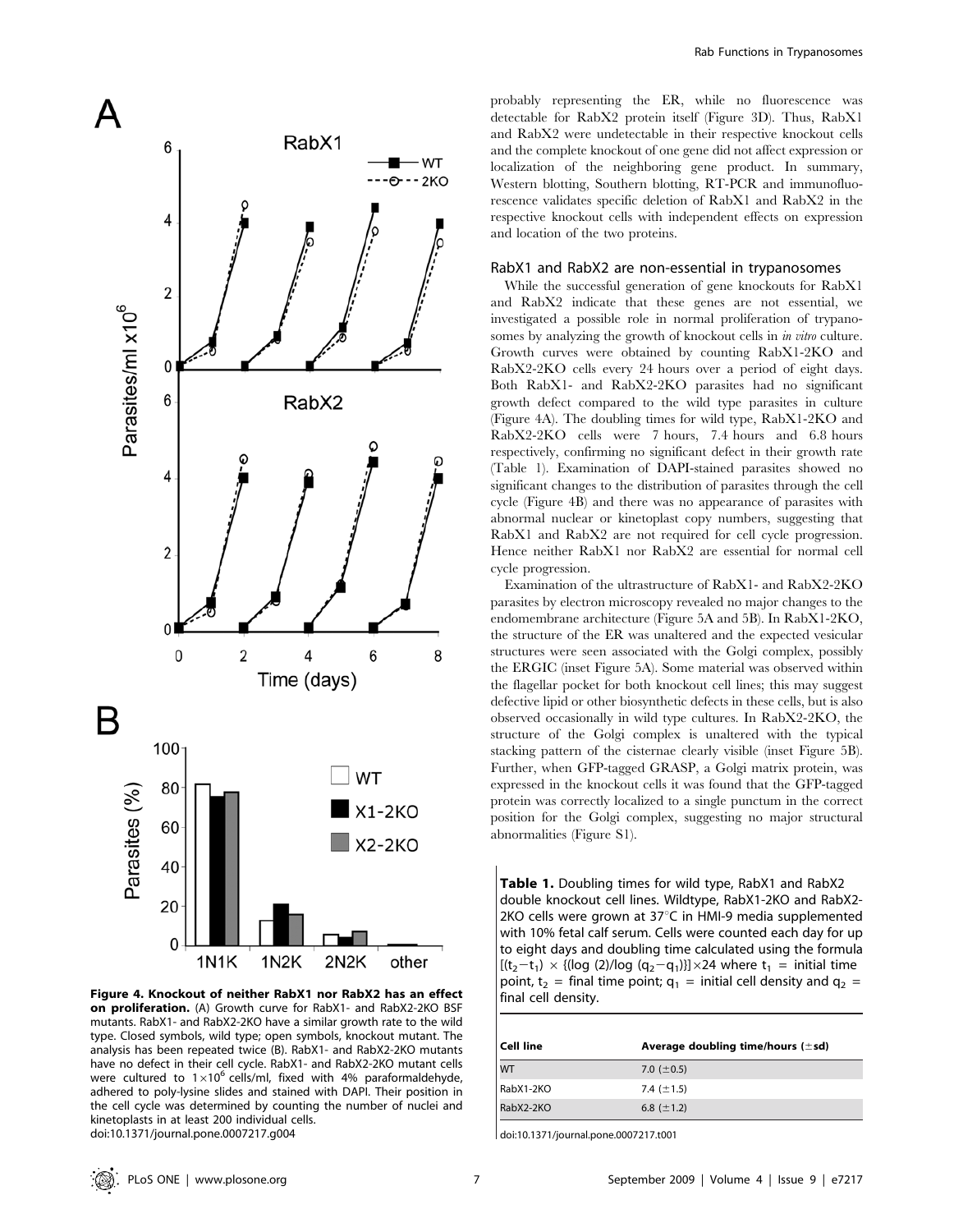

Figure 5. RabX1 and RabX2 are non-essential for normal endomembrane morphology. Ultrastructural analysis of RabX1- and RabX2-2KO mutants was performed using electron microscopy. (A) Electron micrograph of X1-2KO mutant showing no changes to the endomembrane compartments and the presence of unaltered ERGIC (inset). (B) Electron micrograph of X2-2KO mutant showing the presence of an unaltered Golgi apparatus (inset) with no changes to other endomembrane compartments. FP, flagellar pocket; G, Golgi apparatus.

doi:10.1371/journal.pone.0007217.g005

## RabX1 and RabX2 are non-redundant

To determine whether RabX1 and RabX2 act on the same pathway, we generated an RNAi construct to knockdown both RabX1 and RabX2 simultaneously. In the presence of tetracycline induction of double knockdown, we did not observe a growth defect suggesting that the two are non-redundant (Figure S2). Knockdown of RabX1 and RabX2 was confirmed by qRT-PCR with mRNA levels reduced by  $\sim 70\%$  and  $\sim 50\%$ respectively (Figure S2). Protein levels were also probed by Western immunoblotting and found to be knocked down by  $>60\%$  for RabX1 and  $>50\%$  for RabX2, consistent with the qRT-PCR data (Figure S2). While this level of suppression does not preclude the residual levels of RabX1 and RabX2 being sufficient for viability, the low levels of most Rab proteins normally makes them rather sensitive to knockdown, and hence these results potentially indicate that RabX1 and RabX2 are probably non-redundant, consistent with their differential location.

## Knockout of RabX1 or RabX2 has no effect on endomembrane system morphology

To investigate the effects of RabX1 or RabX2 knockout on the trafficking machinery, we first performed immunofluorescence analysis with established markers for various membrane-bound compartments. Immunofluorescence staining of cells with BiP or Rab2, both ER markers, indicated no changes to their localization at the ER in both RabX1-2KO or RabX2-2KO cells (Figure 6). Rab1, a Golgi complex marker, was normally localized in both the knockout lines indicating no changes to the morphology of the Golgi apparatus (Figure 6). Similarly, there was no change in the location of clathrin and ISG65, both endocytic markers, or p67, a lysosomal marker, in RabX1-2KO or RabX2-2KO cells (Figure 6). Thus the results from various immunofluorescence analyses indicate that RabX1 and RabX2 do not contribute to the structural integrity of the major compartments involved in exocytosis or endocytosis.

## RabX1 and RabX2 do not play a major role in endocytosis and exocytosis

To investigate the roles of RabX1 and RabX2 in endocytosis we analyzed the ability of the knockout cells to endocytose Alexa 488 conjugated transferrin, quantifying uptake by fluorescence-activated cell sorting (FACS). In wild type parasites transferrin accumulation reached a maximum by ten minutes (Figure 7A). Similarly RabX1- 2KO cells and RabX2-2KO cells reached maximum uptake after ten minutes. There was also no major significant difference in the rate of transferrin uptake between the wild type and both of the knockout lines (Figure 7A). Both 2KO lines accumulated slightly less transferrin, and for the RabX2 knockout this was  $\sim$ 20% less than wild type. However, the absence of any significant defect to uptake kinetics suggests that RabX1 and RabX2 do not play a major role in receptor-mediated endocytosis, and is consistent with the absence of any morphological effect on endocytic markers in the knockout cells and the absence of an enlarged flagellar pocket, both of which are associated with knockdown of early endocytic Rab proteins [42,43].

The locations of RabX1 at the ER and RabX2 at the Golgi complex suggest a potential involvement in exocytosis, and the predominant cargo is newly synthesized VSG en route to the parasite surface. To determine if RabX1 and RabX2 are required for this process, we monitored the rate of transport of  $35$ S-labeled VSG from the ER to the cell surface in both RabX1- and RabX2- 2KO cells. In wild type and knockout cells the rate of VSG transport, as determined by the proportion of GPI-PLC-accessible VSG (sVSG) was highly similar (Figure 7B). This is consistent with our previous findings where RabX1 RNAi knockdown showed no effect VSG export [23]. These observations indicate that RabX1 and RabX2 are unlikely to play a major role in exocytosis of newly synthesized VSG. As VSG is by far the predominant product of the trypanosome ER, and no defects in ER or Golgi complex structure were detected in the knockout cell lines, these data suggest that RabX1 and RabX2 are most probably not required for exocytosis per se.

## RabX1 and RabX2 are non-essential for infection of mice

We next tested whether RabX1 and RabX2 have a role in infection or growth in the mammalian host by inoculating RabX1 and RabX2-2KO BSF from culture into mice. The knockout cell lines performed no differently to the wild type parasites, with a parasitaemia of  $\sim1\times10^9$  parasites per ml typically produced by five days post-infection (Figure 8). These data suggest that RabX1 and RabX2 are not required for establishment of virulent infections in mice.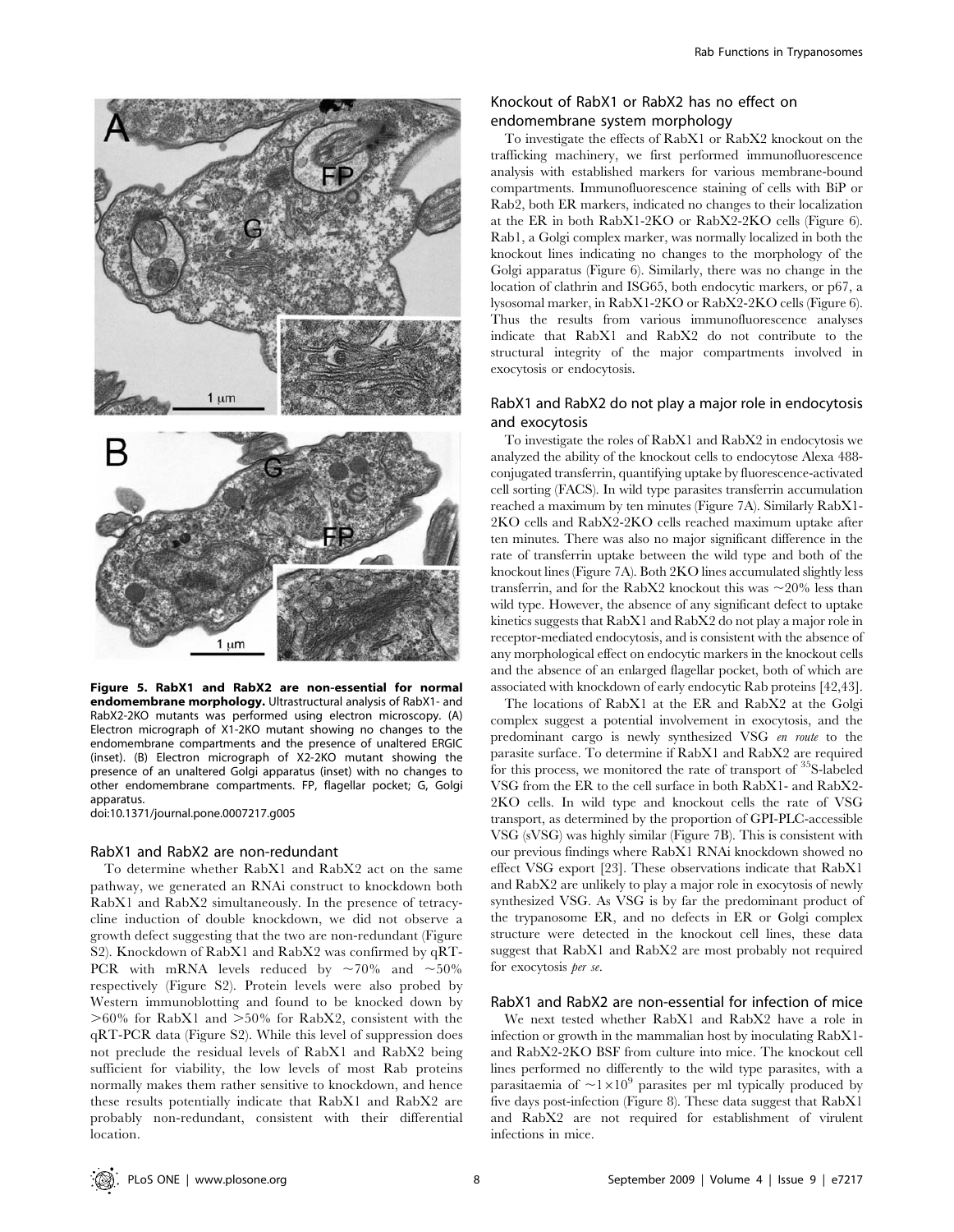

Figure 6. Knockout of RabX1 and RabX2 does not affect the location of endomembrane compartment markers. Immunofluorescence demonstrating the locations of BiP, clathrin, ISG65, p67, Rab1 and Rab2 (red) in both RabX1- and RabX2-2KO parasites. Parasites were counterstained with DAPI (blue) for DNA. Scale bar 2 um. Note that the location of BiP and Rab2 with the ER, Rab1 with the Golgi complex, clathrin and ISG65 with endosomes and p67 with lysosomes is unchanged in both RabX1- and RabX2-2KO in comparison to wild type parasites. Multiple cells were analyzed and representative examples shown. doi:10.1371/journal.pone.0007217.g006

## RabX1 and RabX2 are involved in regulating infectivity in tsetse fly midgut

In preliminary experiments, wild type BSF 427 parasites, when fed to tsetse flies, were unable to establish infectivity as PCFs and instead were eliminated and disappeared from the tsetse midgut within 3 to 4 days; in contrast, both the RabX1-2KO and RabX2- 2KO knockout lines showed some ability to survive and establish an infection in the insect. Moreover, while wild type cells failed to differentiate to PCF in vitro, the knockout lines differentiated to PCFs and proliferated for two weeks in culture.

To validate these observations we generated add-back cell lines, in which RabX1 and RabX2 was reintroduced into their respective knockout backgrounds as constructs targeted to the ribosomal spacer and under the control of the ribosomal RNA promoter. Positive clones were selected by culturing the transfected cells with hygromycin, neomycin and puromycin, and confirmed by Western blotting (Figure 9A). Both RabX1 and RabX2 add-back cells expressed the respective proteins at  $\sim$ two times greater than wild type levels (Figure 9A). Immunofluorescence analysis of the respective add-back cells indicates the location of RabX1 as ER and RabX2 as Golgi (Figure 9B). Neither add-back cell line exhibited a doubling time in  $\dot{m}$  vitro culture that was significantly different to either the knockout or parental cells. Therefore Western blot and immunofluorescence indicates that reconstituted RabX1

and RabX2 are expressed and localized to the correct endomembrane compartment, albeit at slightly enhanced levels.

To further investigate the possible roles of RabX1 and RabX2 in BSF to PCF differentiation, we subjected the BSF wild type cells, the knockout lines and the add-back cell lines at  $5\times10^6$  parasites per milliliter to conditions favoring differentiation to PCF. Wild type parasites were able to continue proliferating as BSFs for about 24 hours but started dying afterwards and by six days postinduction there were no detectable live parasites (Figure 9C). However, both knockout cell lines were able to proliferate and, following a period of loss from the culture, were able to maintain a constant parasite number until eight days post-induction, and survived for up to 14 days (Figure 9C). The add-back cell lines had a near similar proliferation pattern to the wild type cells but retained a few live parasites until about day seven or eight (Figure 9C).

The ability of the knockout and reconstituted parasite cell lines to establish midgut infection in tsetse flies was assessed in flies dissected four to five days post-infection. Of 360 flies infected with the wild type, only a single trypanosome, resembling a long slender BSF in morphology and movement, was seen in one fly. However, both knockout cell lines showed 22–37% infected flies, an infection rate significantly different from the wild type  $(P<0.0001,$  Chisquared) (Figure 9D). Additionally, the add-back cell lines gave significantly lower infection rates than for both X1-2KO ( $P = 0.01$ ,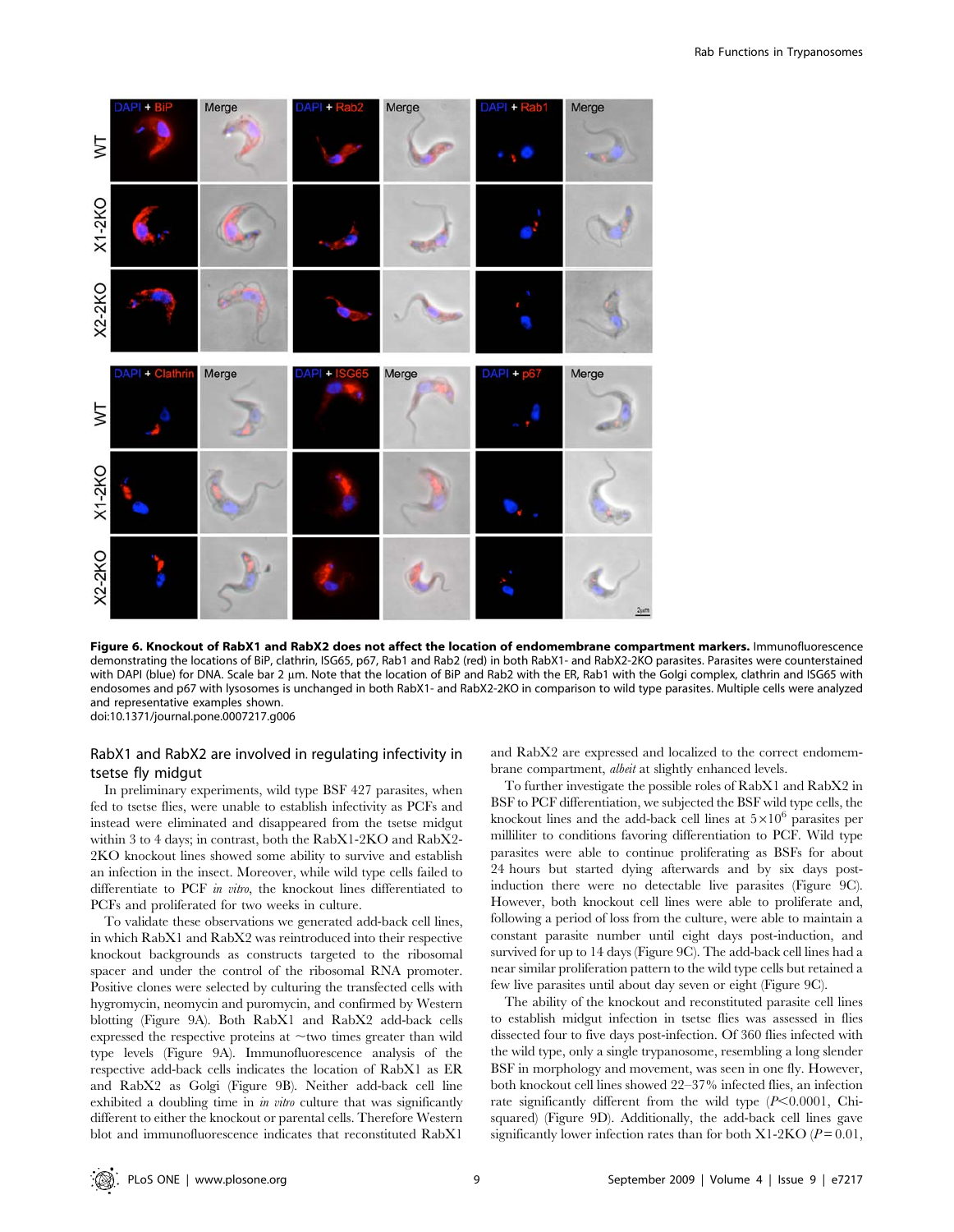

Figure 7. Endocytosis and exocytosis is not significantly altered in RabX1- and RabX2-2KO mutants. (A) Uptake of Alexa 488-conjugated transferrin in wild type, RabX1- and Rab X2-2KO mutants. Parasites grown to log phase were washed and incubated with Alexa 488-conjugated transferrin in their growth medium. Aliquots were taken at 0, 5, 10 and 20 minutes of incubation, cells washed to remove unbound transferrin and levels of intracellular transferrin determined by FACS. Uptake of Alexa 488-conjugated transferrin reached a maximum by 10 minutes in wild type, RabX1-2KO and RabX2-2KO parasites. Further, there was no significant difference in uptake between the wild type and the knockout lines. (B) Export of newly synthesized VSG in wild type, RabX1- and RabX2-2KO mutants. Parasites grown to log phase were pulse labeled with <sup>35</sup>S-methionine. Samples were taken at 0, 20, 40 and 60 minutes of incubation and soluble VSG was hydrolyzed by GPI-PLC after hypotonic lysis of the parasites. Soluble VSG was quantified by analyzing VSG intensity using NIH ImageJ. Results are shown as percentage of total recovered soluble VSG after background subtraction. Note that there is no significant difference in the export of VSG by RabX1- and RabX2-2KO mutants compared to wild type parasites. Each analysis was performed twice with highly similar results.

doi:10.1371/journal.pone.0007217.g007



Figure 8. RabX1 and RabX2 are not required for mouse infectivity.  $1\times10^4$  wild type, RabX1- and RabX2-2KO parasites were used to infect five different mice. Parasites per ml of blood were recorded by tail bleeding from two to five days post-infection and parasitaemia levels from individual mice are shown. There was no significant difference in the ability of RabX1- and RabX2-2KO mutants to infect mice compared to the wild type parasites. Note that for RabX1 and RabX2-2KO infections similar levels of parasitaemia in individual mice have led to overlapping of the lines in the representative graph. doi:10.1371/journal.pone.0007217.g008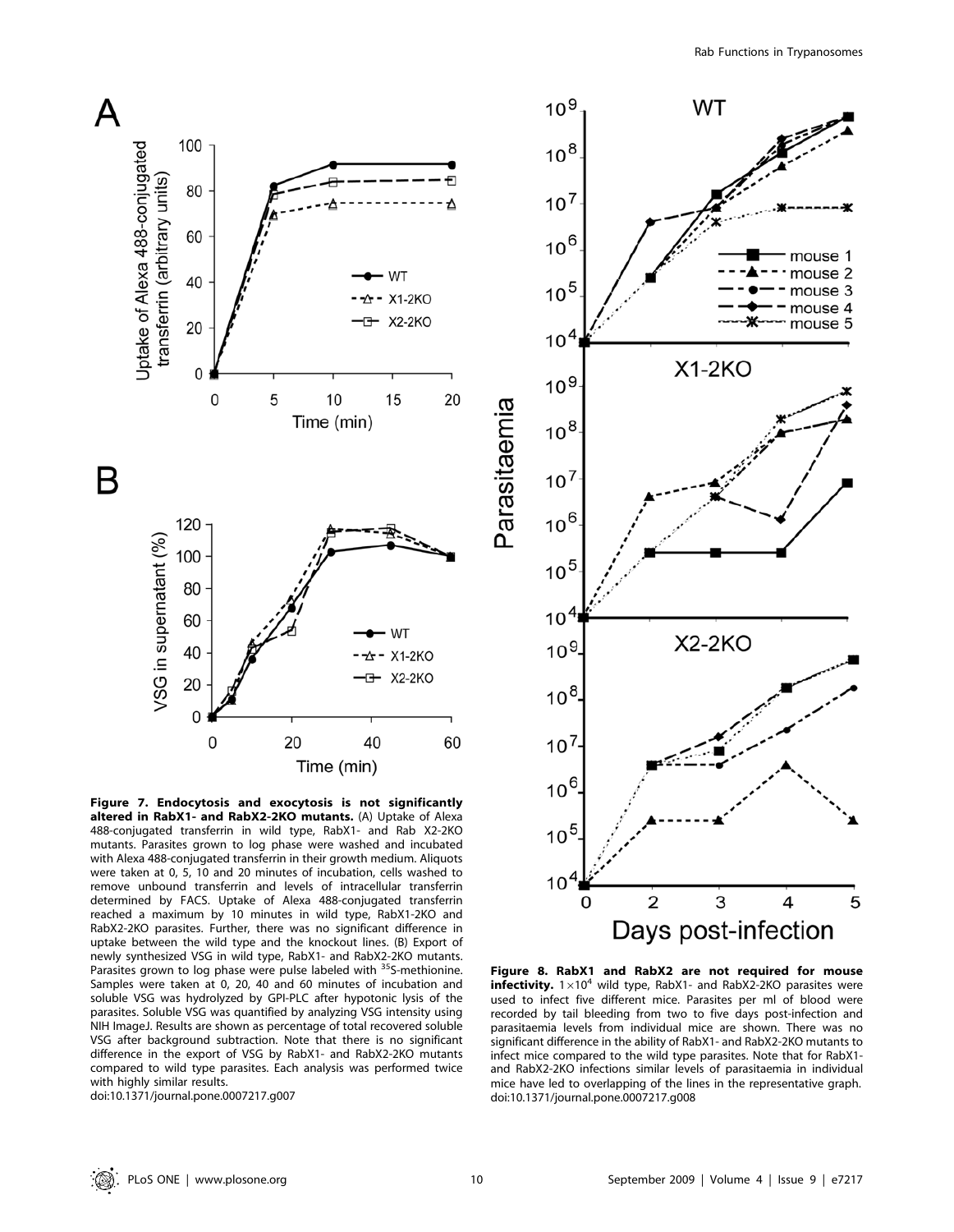

Figure 9. RabX1 and RabX2 play a role in differentiation of BSF to PCF. (A) Western blot analysis indicating over-expression of RabX1 and RabX2 in the add-back version of the respective knockout mutants. RabX1 and RabX2 are not detected in the respective 2KO mutants. BiP, an ERmarker was used as a loading control. (B) Immunofluorescence analysis showing the location of RabX1 to the ER and RabX2 to the Golgi apparatus in the add-back RabX1-2KO and RabX2-2KO cell lines respectively. Parasites were counterstained with DAPI (blue) for DNA. Phase-contrast images are shown adjacent to the respective fluorescence images. Scale bar 2  $\mu$ m. (C) Proliferation of wild type, knockout mutants and the add-back lines of RabX1 and RabX2 during in vitro differentiation from BSF to PCF. BSF parasites grown to logarithmic phase were washed and incubated with SDM-79 medium at  $5\times10^6$  cells/ml and incubated at 27°C to induce differentiation to PCF. The number of parasites was counted up to eight days post-initiation of differentiation. Note that the knockout mutants were able to proliferate and maintain cell density more efficiently when compared to the wild type and the add-back lines. The experiment has been performed twice, with similar results. (D) Infection rates of wild type, knockout and add-back lines of RabX1 and RabX2 in tsetse flies dissected 4 to 5 days post-infection. Values at top indicate the numbers of flies dissected for the respective cell lines. The knockout mutants were able to infect tsetse midguts at significantly higher rates than wild type parasites ( $P<$ 0.0001, Chisquared). The add-back lines had lower infection rates that were significantly different from the knockout mutants ( $P = 0.02$ , Chi-squared). doi:10.1371/journal.pone.0007217.g009

Chi-squared) and  $X2-2KO$  ( $P = 0.02$ , Chi-squared) (Figure 9D). In summary, a major phenotypic distinction found between knockout cells and wild type is the enhanced ability of RabX1- and RabX2- 2KO BSF to infect tsetse flies.

## Knockout of RabX1 and RabX2 does not lead to expression of differentiation markers

To determine whether RabX1-2KO and RabX2-2KO knockout lines are involved in established pathways for differentiation through the cell cycle, we checked for any morphological changes of the knockout lines versus the wild type 427 BSF. If a block to cell cycle progression was removed, we should witness the appearance of stumpy form cells. However, no observable change in cellular morphology was noted between wild type and knockout lines (Figure 10A), and is also consistent with the absence of obvious growth defects in the knockout cultures. This was confirmed by probing lysates from wild type 427 BSF, RabX1-2KO, RabX2-2KO, 427 PCFs and short stumpy cells with either antibodies against procyclin (PCF marker) or PAD1 (a stumpy-specific marker) [44]. We only detected procyclin in PCFs and PAD1 was exclusively detected in stumpy cells, suggesting that knockout of RabX1 or RabX2 did not lead to expression of either of these differentiation markers (Figure 10B).

## Discussion

There are sixteen members in the Rab subfamily of Ras-like small GTPases in T. brucei, within which RabX1, RabX2 and RabX3 are divergent at the sequence level from the fully canonical members, but remain on phylogenetic grounds within the greater Rab clade [18]. Here we addressed the evolutionary distribution and potential functions of RabX1 and RabX2 directly. While RabX1 and RabX2 are restricted to the trypanosomatids, we find evidence for expression in T. brucei, T. cruzi and Leishmania, suggesting a conserved and required role amongst a broad range of protists. This phylogenetic distribution, while uninformative in terms of deriving function based on studies in other taxa, does suggest a lineage-specific function, and prompts interest in these gene products. Previous studies from our laboratory demonstrated that RabX1 and RabX2 are specifically associated with exocytic endomembrane compartments, the ER and Golgi apparatus respectively, which was confirmed here. The only robust functional data previously gained are the appearance of ERderived vesicles on over-expression of RabX1 and a minor endocytic defect for RabX2 [29,41]. Further, RabX2 has undetectable GTPase activity in in vitro assays, suggesting that it is locked into the GTPbound form [29]. However, we currently have no evidence to connect these factors with additional proteins or pathways, making extensive speculation concerning function unwarranted at this time. Using gene knockouts we obtained evidence indicating a potential role during the differentiation of bloodstream to procyclic forms for RabX1 and RabX2, but no major detectable function within intracellular transport.

Our experimental investigations of RabX1 and RabX2 functions were designed to address three specific questions. Firstly, is there evidence for a general growth or cell-cycle defect following suppression of the gene product or removal of the gene during in vitro culture? Secondly, is there evidence for effects on either the morphology or functioning of the endo/exocytic pathway? And, thirdly, what is the influence of RabX1 and RabX2 deletion on parasite growth in vivo, i.e. in the mammalian host and the tsetse insect vector?

RabX1 and RabX2 gene deletion in BSF cells or RNAimediated suppression in BSF and PCF cells were not associated with a proliferation defect in cultured parasites. In PCFs, RabX1 and RabX2 knockdowns are less potent, and hence it remains a possibility that RabX1 and RabX2 are required for efficient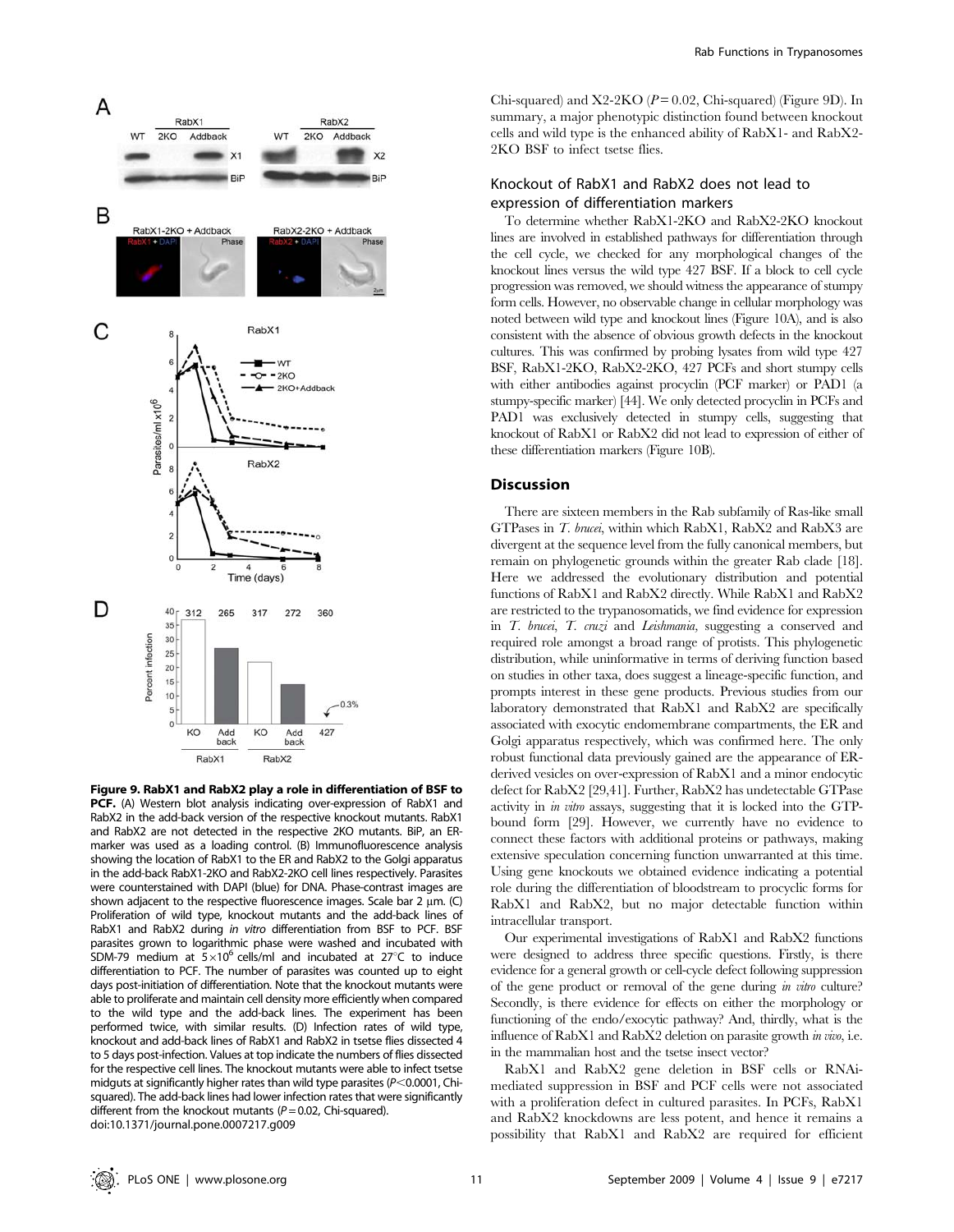

Figure 10. Stumpy and procyclic markers are not expressed in RabX1 or RabX2 gene knockouts. (A) Cell morphology comparison of knockout lines against wild type background cells. Cells were stained with DAPI and morphology was observed by phase contrast. Scale bar 2 µm. (B) Lysates from 427 PCFs, 427 BSFs, RabX1-2KO BSFs, RabX2-2KO BSFs and stumpy cells were probed with either anti-PAD1 or antiprocyclin antibodies. Molecular weight marker is shown on the left. BiP was used as loading control. doi:10.1371/journal.pone.0007217.g010

procyclic form proliferation but that a low level of expression is sufficient to facilitate this process. Further, using a chimeric RNAi construct to knockdown both RabX1 and RabX2 we found little impact on growth, suggesting that the absence of a growth defect for the single gene knockouts is unlikely due to redundancy between RabX1 and RabX2. This is also consistent with the fully distinct localizations of these two gene products.

Analysis of the ultrastructure of RabX1 and RabX2 knockout cells failed to reveal overt morphological changes to internal compartments, particularly the ER and Golgi complex, and this was corroborated by investigations of the localizations of a panel of marker proteins for intracellular compartments. In PCF parasites, over-expression of RabX1 leads to increased numbers of large vacuolar structures likely ER-derived [41] and over-expression of RabX2 results in a small increase to fluid-phase endocytosis [29], suggestive of a role in vesicle trafficking. In this study, which focused on the BSF, such defects were not found, suggesting either a developmental aspect to RabX1 and/or RabX2 function or that over-expression was able to reveal phenotypes not seen when gene product levels are decreased or eliminated. Using two assays designed to monitor important aspects of endocytosis and exocytosis, transferrin accumulation and VSG surface delivery respectively, we were unable to reveal a role for RabX1 or RabX2 in either process. As transferrin uptake is essential in BSF parasites [45] and represents one of the better characterized surface receptors [46], this evidence coupled with the absence of an enlarged flagellar pocket and normal clathrin location and expression levels, suggests no major role in endocytosis. Similarly, absence of an effect on VSG (this study and [23]), the major product of the trypanosome exocytic system, together with normal ER and Golgi apparatus locations and morphology, is also strong evidence against a major role in the anterograde exocytic pathway.

These findings were unexpected for two proteins that both localize to exocytic compartments and are part of the Rab family, albeit with some divergent sequence features. For example, RabX2 does not appear to have detectable GTPase activity indicating that it is constitutively GTP-bound [29]. This is likely due to an Ala-to-Ser substitution within the WD box which is known to result in loss of GTPase activity in human RhoE [28]. Furthermore, analysis of infectivity in mice indicated that neither RabX1 nor RabX2 were required for growth in the mammalian host; this latter finding was also unexpected as most other GTPases in trypanosomes are required for robust growth even in vitro  $[42, 43, 47, 48]$ . As infection of mice by cultured BSFs does not require a differentiation step, taken together these data could suggest that the major functions of RabX1 and RabX2 are outside of maintenance of general cell physiology and interactions with the mammalian host. Alternatively, as the 427 background strain is a rapidly growing and highly virulent strain, it is also possible that any requirement for RabX1 or RabX2 function in mouse infection has been lost. However, this is still consistent with the absence of a major and central role in virulence in the mammalian host. Initially, our results suggested that RabX1 and RabX2 might have a role during the differentiation between BSF and PCF, and in some manner participate in the transition between BSF and PCF. Most significantly, RabX1-2KO and RabX2-2KO knockout cells were able to establish infections within the tsetse midgut, in contrast to the parental cell line, and this phenotype was partially removed by complementation with RabX1 and RabX2, confirming specificity. The imperfect restoration of the parental behavior we attribute in the first instance to imprecise reexpression by RabX1 and RabX2 ectopic forms, which may also be due to removal of  $\dot{m}$  cis flanking elements, known to influence expression levels in trypanosomes, and that could play a role in stage/differentiation specific expression. However, the inability to detect stage-specific markers for stumpy and procyclic stages in knockout cells questions whether RabX1 and RabX2 are truly involved in differentiation or just fly infectivity.

How might RabX1 and/or RabX2 contribute to a role in differentiation? Their precise roles remain unclear, while the apparent constitutive expression profile suggests that there may be more than one distinct role for these proteins, i.e. in different life stages. As RNA and/or protein levels are similar between the distinct *T. cruzi* and *T. brucei* life stages respectively [28,29,41,49], this suggests a broadly constitutive expression profile, ruling out developmental expression as an aspect to function. Further, we considered the possibility that a transient change to RabX1 or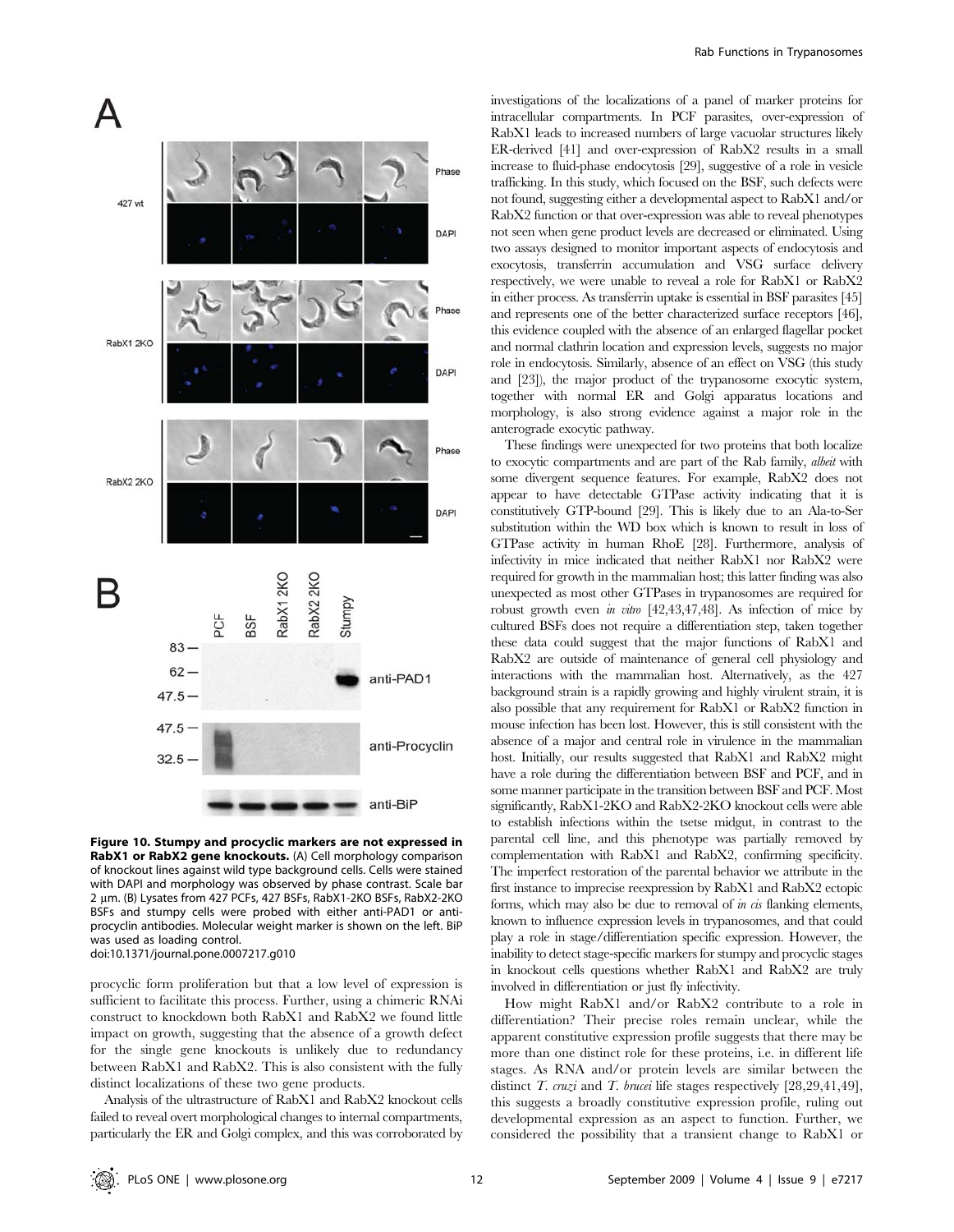RabX2 expression may occur during BSF to PCF differentiation, as reported previously from one of our laboratories for the RNAbinding TbZFP1, which participates in differentiation from BSF to PCF [49]. However, this was found not to be the case as both RabX1 and RabX2 protein levels remain constant during in vitro differentiation of a population of cells highly enriched in stumpy forms (Figure S3). Further, no obvious morphological change was observed in either knockout line, nor were either stumpy or procyclic markers induced in these cells as neither PAD1 nor procyclin were detected in BSF. Hence, despite a prolonged ability compared to the wildtype of the knockout cells to survive in tsetse flies we have no evidence connecting RabX1 or RabX2 to established differentiation pathways involving activation of the stumpy cell cycle arrest program and downstream events [49,50].

The locations of RabX1 to the ER and RabX2 to the Golgi complex may suggest a possible role in remodeling of the ER and/ or Golgi apparatus during fly infectivity. While we have no evidence to directly support this from the analysis presented here, and gross changes to exocytic activity appear unaffected in the BSF, it is known that the major antigens being processed through the exocytic system, expression of the major ER chaperone BiP, the activities of multiple glycosyltransferases and activity within the endocytic system are all under developmental regulation [12,51,52,53,54]. Hence, remodeling of the endomembrane system represents an important facet of the transition from one host to another or even between life stages within the same host, and one in which RabX1 and RabX2 could participate [2]. We cannot rule out other functions, for example in control of flagellar remodeling in transition to epimastigote or other stages. Detailed analysis of such events clearly requires examination of the effect of RabX1 and RabX2 knockout in trypanosome strains that are efficiently transmitted through tsetse.

The mechanisms underpinning the developmental shifts between life stages in trypanosomes are unclear, but more details have begun to emerge recently. Earlier work demonstrated the importance of temperature, Krebs cycle intermediates and cAMP in differentiation between BSF and PCF. More recently, evidence for the participation of RNA-binding proteins belonging to the ZFP family has been implicated, while a protein tyrosine phosphatase, TbPTP1, in its active form, has been reported to inhibit the differentiation of BSF to PCF [55]. How Ras-like GTPases contribute to this process is not known at present, and while there are a considerable number of candidate signaling GTPases encoded within the genome, the levels of sequence conservation are low and the predicted complexity of subtended signaling pathways rather simple, suggesting novel and/or divergent pathways are operating [19,42]. The possibility that RabX1 and RabX2 act at some level to coordinate differentiation and intracellular trafficking is an attractive one, and the surprising absence of a major role in exocytosis or viability for differentiated cells either in vitro or in vivo is a further indication of how preliminary is the current level of understanding of G protein signaling in trypanosomatids.

## References

- 1. Barrett MP, Burchmore RJ, Stich A, Lazzari JO, Frasch AC, et al. (2003) The trypanosomiases. Lancet 362: 1469–1480.
- 2. Natesan SK, Peacock L, Matthews K, Gibson W, Field MC (2007) Activation of endocytosis as an adaptation to the mammalian host by trypanosomes. Eukaryot Cell 6: 2029–2037.
- 3. Reuner B, Vassella E, Yutzy B, Boshart M (1997) Cell density triggers slender to stumpy differentiation of Trypanosoma brucei bloodstream forms in culture. Mol Biochem Parasitol 90: 269–280.
- 4. Vassella E, Reuner B, Yutzy B, Boshart M (1997) Differentiation of African trypanosomes is controlled by a density sensing mechanism which signals cell cycle arrest via the cAMP pathway. J Cell Sci 110: 2661–2671.
- 5. Matthews KR (2005) The developmental cell biology of Trypanosoma brucei. J Cell Sci 118: 283–290.

## Supporting Information

Figure S1 (A) Western blot indicating over-expression of GRASP-GFP in RabX1-2KO and RabX2-2KO cells. GRASP-GFP is detected in the respective 2KO cells. BiP, an ER marker, was used as a loading control. (B) Indirect immunofluorescence showing the location of GRASP-GFP in RabX1-2KO and RabX2-2KO cells over-expressing GRASP-GFP. Parasites counterstained with DAPI (blue) for DNA. Phase contrast images are shown adjacent to the respective fluorescent images. Scale bar  $2 \text{ um}$ .

Found at: doi:10.1371/journal.pone.0007217.s001 (5.19 MB TIF)

Figure S2 RabX1 and RabX2 are non-redundant. (A) SMB cells transfected with p2T7-RabX1-RabX2 chimeric RNAi construct were grown in the presence (open squares) or absence (closed squares) of tetracycline for eight days. Growth curve shows a representative of an experiment performed in duplicate. No growth defect was observed. (B) RNAi knockdown of RabX1 and RabX2 mRNAs was confirmed by qRT-PCR after two days of tetracycline induction. Knockdown of RabX1 mRNA ( $\sim$ 70%) was more pronounced than for RabX2 mRNA ( $\sim$ 50%). (C) RabX1 and RabX2 proteins levels two days post-induction of RNAi knockdown were assessed by Western blotting with affinitypurified anti-RabX1 and anti-RabX2 antibodies. Graph shows quantitation of knockdown of RabX1 and RabX2 protein levels following normalization to BiP loading control. Knockdown for the chimera is similar for RabX1 and RabX2 as obtained with the individual ORF-targeted RNAi constructs.

Found at: doi:10.1371/journal.pone.0007217.s002 (1.36 MB TIF)

Figure S3 Levels of RabX1 and RabX2 are unaltered during in vitro differentiation of T. brucei BSF to PCF. Trypanosomes containing  $>80\%$  stumpy forms were placed under in vitro differentiation conditions and  $1 \times 107$  cells were removed at 0, 2, 4, 6, 8, 10, 12 and 24 hours, boiled with SDS loading buffer, resolved on 12% SDS polyacrylamide gel and Western blotted.

Found at: doi:10.1371/journal.pone.0007217.s003 (1.60 MB TIF)

#### Acknowledgments

We are most grateful to James Bangs (Madison) and Keith Gull (Oxford) for antibodies, to Deborah Smith (York) and John Kelly (London) for RNA from L. mexicana and T. cruzi respectively, to Vanessa Ferris (Bristol) for assistance with tsetse fly experiments and to Deborah Hall (Edinburgh) for isolation of trypanosomes from mice.

#### Author Contributions

Conceived and designed the experiments: SKAN LP KFL KRM WG MF. Performed the experiments: SKAN LP KFL. Analyzed the data: SKAN LP KFL KRM WG MF. Wrote the paper: SKAN LP KFL KRM WG MF.

- 6. Vickerman K, Tetley L, Hendry KA, Turner CM (1988) Biology of African trypanosomes in the tsetse fly. Biol Cell 64: 109–119.
- 7. Welburn SC, Maudlin I (1999) Tsetse-trypanosome interactions: rites of passage. Parasitol Today 15: 399–403.
- 8. Herder S, Votypka J, Jirku M, Radrova J, Janzen CJ, et al. (2007) Trypanosoma brucei 29–13 strain is inducible in but not permissive for the tsetse fly vector. Exp Parasitol 117: 111–114.
- 9. Maudlin I (1991) Transmission of African trypanosomiasis: Interactions among tsetse immune system, symbionts and parasties. Advances in Disease Vector Research 7: 117–148.
- 10. Peacock L, Ferris V, Bailey M, Gibson W (2008) Fly transmission and mating of Trypanosoma brucei brucei strain 427. Mol Biochem Parasitol 160: 100–106.